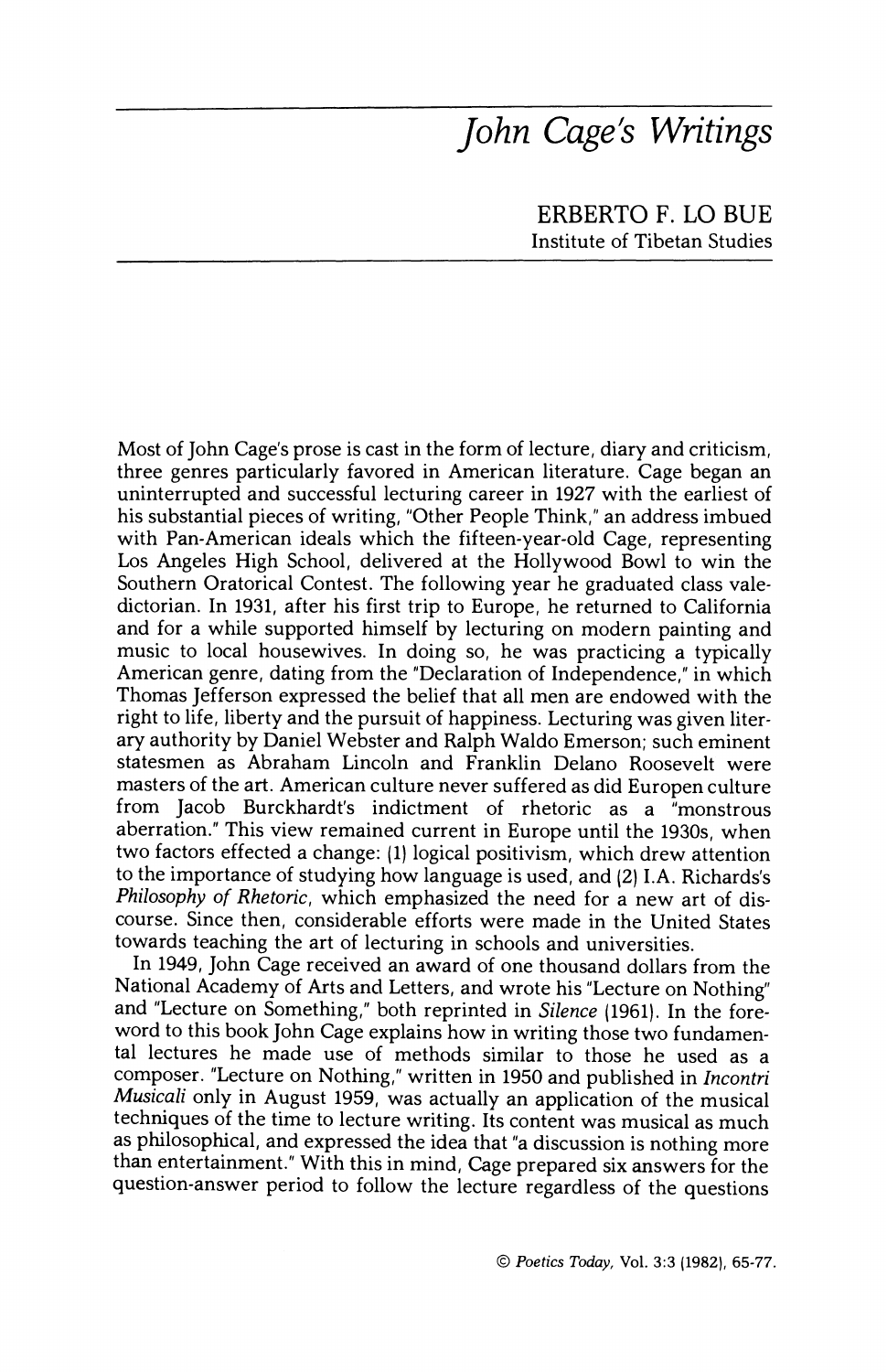**that might be asked. In the afternote to the lecture he mentioned that the first time the lecture was given "there were six questions," but he tells us that in 1960, "when the speech was delivered for the second time, the audience got the point after two questions and, not wishing to be entertained, refrained from asking anything more" (1961:126). "Lecture on Something," which discusses Morton Feldman's music, was written in the same year, and also remained unpublished until 1959, when it appeared in It Is, edited by Philip Pavia. In its introductory note John Cage stated that "the very practice of music [.. .] is a celebration that we own nothing" (1961:128). Both lectures were written in the form of four columns to be read from left to right with blanks representing silences. Charles Olson, whose poetry influenced Cage to a great extent, observed that** 

**it is an advantage of the typewriter that, due to its rigidity and its space precisions, it can, for a poet, indicate exactly the breath, the pauses, the suspensions even of syllables, the juxtapositions even of parts of phrases, which he intends. For the first time the poet has the stave and bar a musician has had. For the first time he can, without the convention of rhyme and meter, record the listening he has done to his own speech and by that one act indicate how he would want any reader, silently or otherwise, to voice his work. It is time we picked the fruits of the experiments of cummings, Pound, Williams, each of whom has, after his way, already used the machine as a scoring to his composing, as a script to its vocalizations (quoted in Rosenthal 1967:146).** 

**The Black Mountain school of poetry was the only movement that took seriously "the revolutionary formal theory advanced by Pound and contemporaries early in the century" and tried to "adapt it in the light of Williams's concern for the idiosyncratically American" (Rosenthal 1967: 191-192). But whether it is actually "the first time the poet has the stave and bar a musician has had" is a debatable question. In the best of his prose works The Science of English Verse (1880) Sidney Lanier had already treated the relationship of poetry to music, explaining a system of superimposed rhythms in verse. Although there is no evidence of John Cage showing an interest in Lanier's experiments, we know that he had "responded" (Kostelanetz 1978:138) early to the poetry of T.S. Eliot, who, ever since his four "Preludes," had shown a preoccupation with musical form which was to stay with him until he wrote the Four Quartets (1943), a work which some regard as his finest achievement. Although each of the four poems can stand on its own, together they seem to make up a single work, in which themes and images are developed in a musical manner and brought to a final resolution.** 

**Another important influence on Cage's prose was the typographical nonconformity and experimentalism of Ezra Pound and e.e. cummings, evidenced in Cage's varied line lengths, split lines, extensive quotations, leaps from one subject matter to another, and extreme freedom of syntax and punctuation.** 

**Cage's most significant direct contact with current poetry was probably through Charles Olson, who sees "art as process" (Olson 1966:46, 24), and whose aesthetics are naturalistic not in the sense of imitating nature, but in wanting art to be nature: "art does not seek to describe but to enact" (Olson**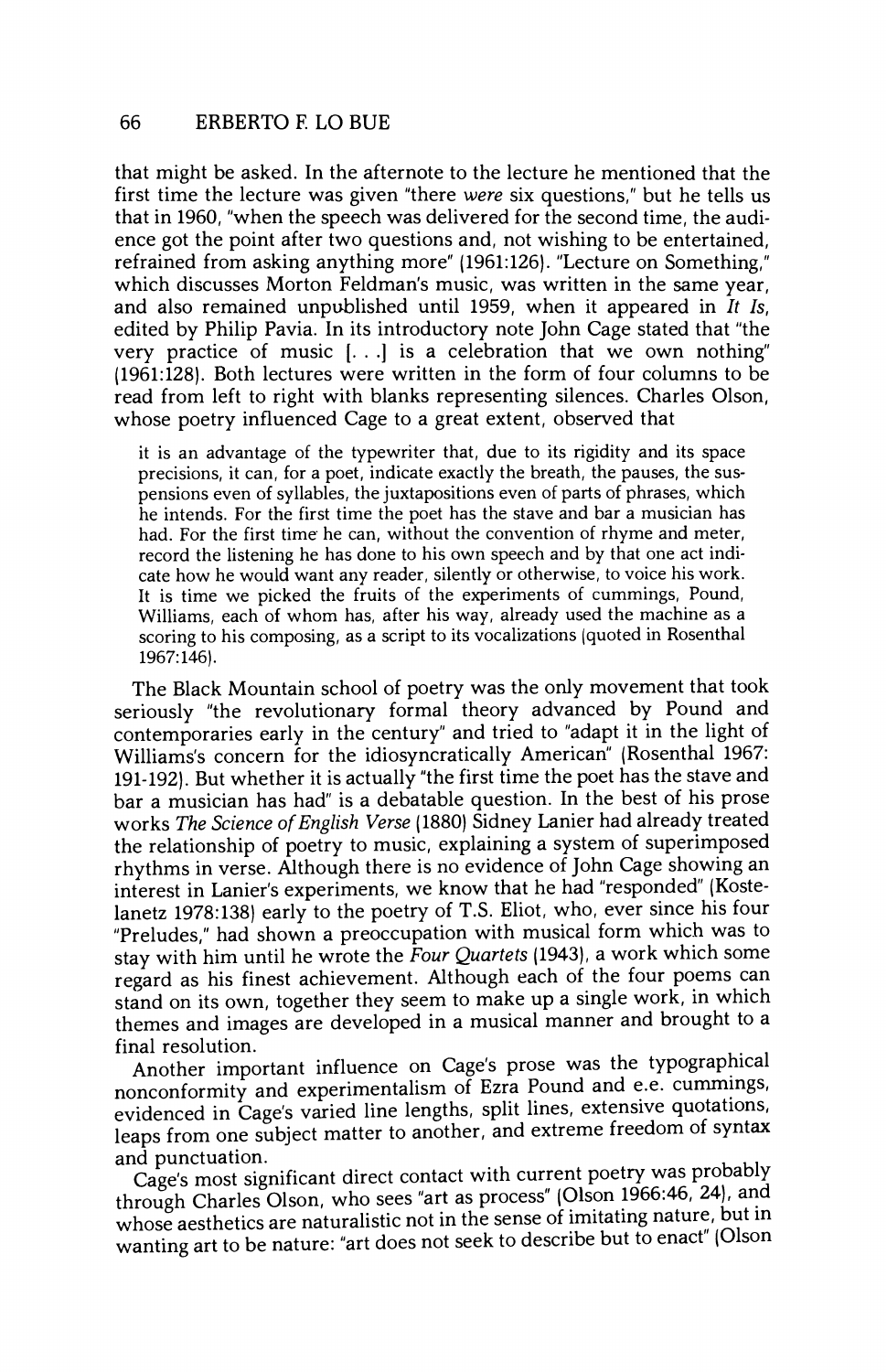**1958:97). Olson was educated at Wesleyan University, Yale and Harvard, where he taught from 1936 to 1939. From 1951 to 1956 he held the post of instructor and rector at Black Mountain College, North Carolina. Those were formative years for John Cage, who, on Black Mountain campus, conceived, directed and staged, along with a team of other artists, the first happening in the history of American theater. Charles Olson took part in the experiment, and his poems, together with those of the potter Mary Caroline Richards, were recited from the tops of ladders.** 

**There is no indication that the collaboration between Charles Olson and John Cage started before that event at Black Mountain in 1952, but it is important to n'ote that much of John Cage's writing during the fifties (not**  only "Lecture on Nothing" and "Lecture on Something," but also the **"Juilliard Lecture" [1952] and, subsequently, "Where are We Going? and What Are We doing?' [1961]) is an application in prose writing of Charles Olson's observation on "the advantage of the typewriter." Furthermore, we find in John Cage's writing a personal note, characteristic of Charles Olson's poetry. Olson's disregard for incidental imperfections corresponds to Cage's tendency towards a sometimes unbearable slovenliness, marked by weak grammar in the manner of certain Americanisms, but functionally indefensible, as in so much writing of the Beat generation ,from Jack Kerouac to William Burroughs.** 

**Another possible "projectivist" influence on John Cage's attitude toward prose writing may have been Robert Creeley's statement that "form is never more than an extension of content," that "no one any longer denies the organic inseparability of form and content" and very few still conceive "any significant opposition between them" (quoted in Rosenthal 1967:140). As Rosenthal put it, the "projectivist movement has by its nature encouraged [...] new expressions of nonconforming thought and of observed psychological realities" (p. 192), and the most varied personalities and interests have come together under its influence.** 

**These observations enable us to relate Cage's unusual prose to the**  of its mentor, Charles Olson, and those writers who prepared the ground<br>for the crop, sowing it with the seeds of their own experiments. Using<br>typographic devices, John Cage aimed at allowing the public to experience what he had to say, rather than just *hear* it. Having been continually involved in a variety of activities, he tried to introduce the conventional **methods of one activity, namely music, into one or more of the others, in**  been obvious, that between music and prose is much less so. By making<br>extensive use of typographic devices, blanks and other graphic signs, as in **the second of his "Two Statements on Ives," John Cage linked his spontaneous phrases in sequences which are not the result of casualism, but of causality, having been obtained through elaborate and mechanical processes. John Cage's application of such processes to lecture writing is evident in his "Juilliard Lecture," which is divided into four parts, in which he applied processes of collage and fragmentation to texts written earlier on art and to some additional material. As in "Lecture on Nothing" and "Lecture on Something," the text is written in four columns, "to facilitate a**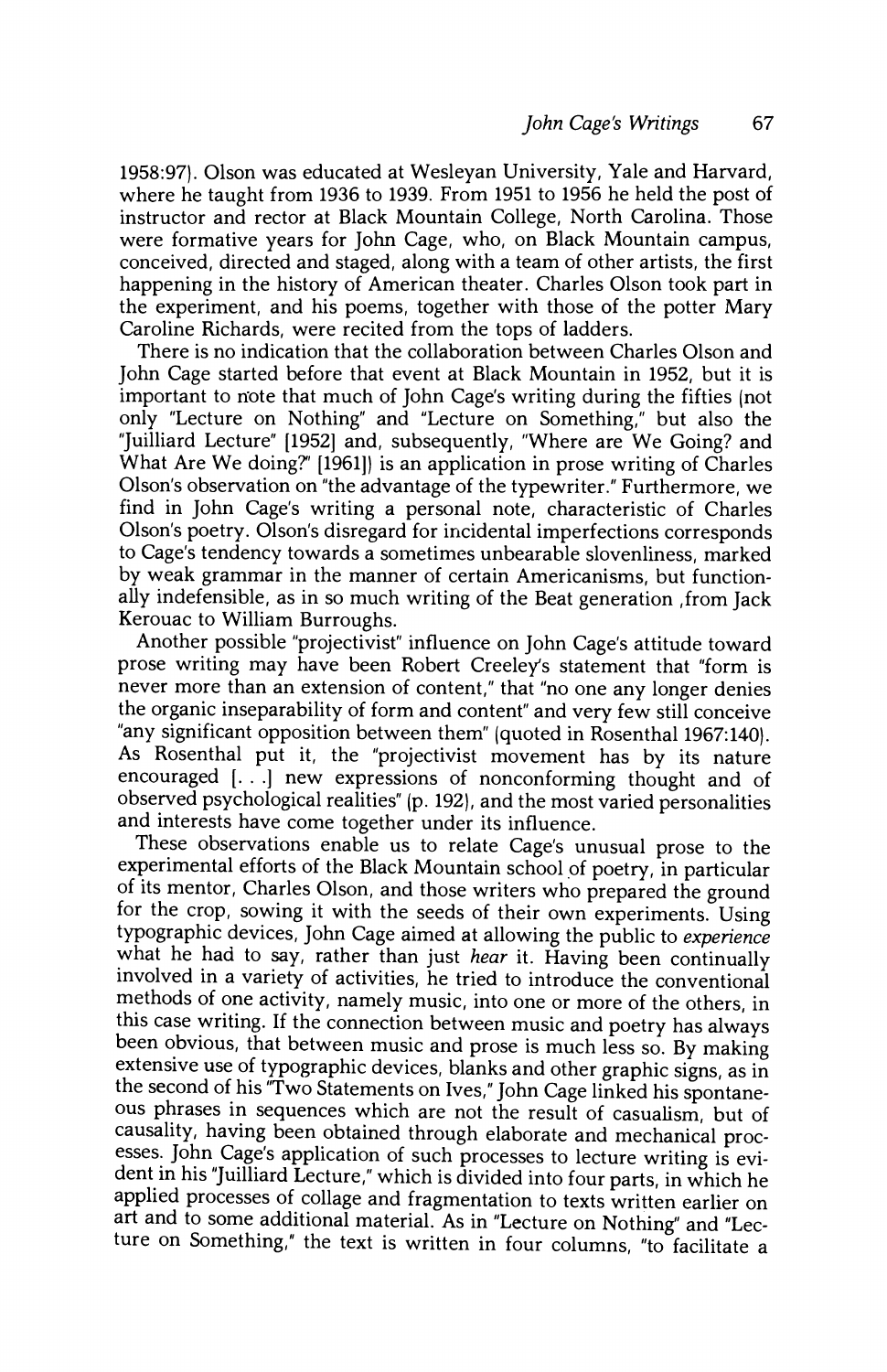**rhythmic reading and to measure the silences." But since the lecture must be read using the "rhythmic freedoms one uses in everyday speech" in order to avoid the artificial manner which might result from being "too strictly faithful to the position of the words on the page" (Cage 1967:95), another kind of artificiality is thus achieved.** 

**In "Talk I" John Cage's lines are no longer printed in columns or rows, but "scattered" (Cage 1967:141) throughout the pages. The talk, "improvised" in September 1965, is one of the rare instances in which John Cage used collage techniques in a way slightly reminiscent of William Burroughs's experiments with the novel form; of the cubist collages, whose important offshoot was the fantastic object; and of the Dadaist assemblage, which opposed rationality and exalted the accidental, the spontaneous and the impulsive, giving free play to associations. Burroughs had learned from a fellow expatriate, Brion Gysin, to use a technique which led to what they termed "cut up," an art which demands a minimum of creative or critical endeavor. The writer simply takes a page with words on it, cuts or tears it up, and puts it together again, preferably with bits from other pages that might be expected to produce baffling or amusing semantic juxtapositions. Gysin himself had jumbled up choice extracts from works by Shakespeare, Eliot, Huxley and others on a tape recorder and published the results as a poem, called the Song of Songs. Burroughs favored the most popular parts of James Joyce (the end of The Dead, for instance), such Shakespearean passages as one might find in any anthology, a little Kafka, and a good many excerpts from other more or less literary writers. Aiming at originality, Burroughs also developed a novelmaking process of his own, which he named "fold-in," involving crosscolumn reading and random word play. Cut-ups were already known in 1881 to the mathematician and logician, C.L. Dodgson (Lewis Carroll), who used his specialized knowledge to carry the art of nonsense to a peak:** 

> **For first you write a sentence, And then you chop it small; Then mix the bits, and sort them out Just as they chance to fall: The order of the phrases makes No difference at all. [Carroll 1931:790]**

**The Dadaist Marcel Duchamp,1 a close friend of Cage, took Lewis Carroll's suggestion, and using musical intervals instead of words wrote Musical Erratum (1913). Cut-ups even have a precedent in the work of a** 

**<sup>1.</sup> Marcel Duchamp was a chess expert and taught John Cage the game. Regarding chance combinations in music, the American composer Henry Dixon Cowell, one of Cage's teachers with whom he has remained very close, wrote:** 

**Various combinations of chance and choice, pre-established or improvised, are not without respectable musical precedent, in the tala and raga systems in India, and possibly, on a less serious plane, in the music of Mozart. Mozart is said to have composed a set of country dances in which dice are to be thrown to determine the order in which the measures are to appear (Cowell 1952, quoted in Kostelanetz 1978:99-100).**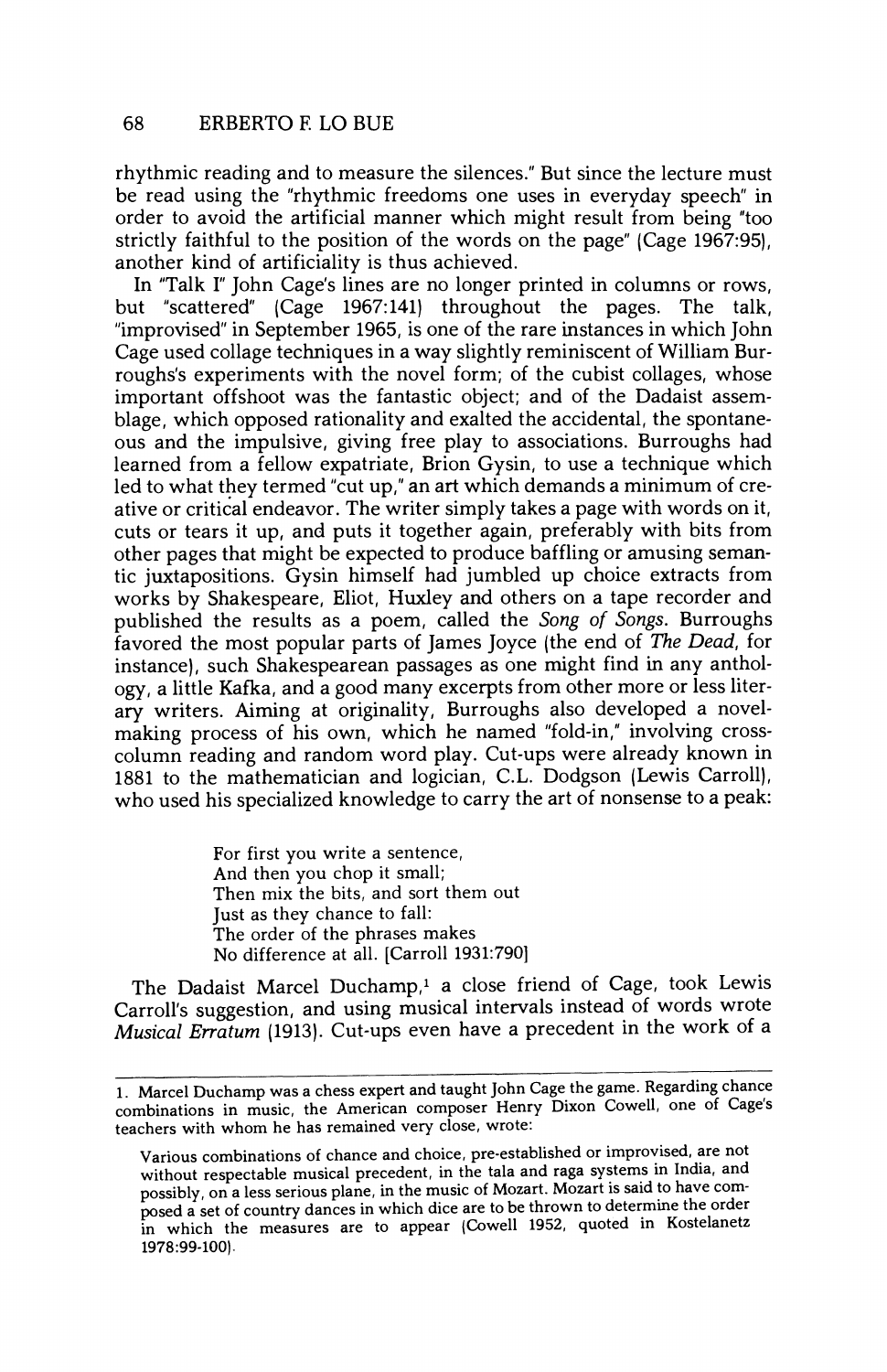**sixth-century grammarian, Vergilius Maro, who wrote a series of fifteen epitomae on the more unusual literary experiments. Number 13 is devoted to the "ars scissendi," the art of cutting up, and is in all important respects a fair description of what Burroughs does today. According to Maro, the ultimate here was achieved by one Gallungus, who chopped up a sentence until it began: "PPPP.PPP.RRR.RRR.LM.SSS." Burroughs's Nova Express is not quite as impenetrable as this, but as a folded-in composite of many writers living and dead, it remains Burroughs's most opaque and difficult text-a series of syntactic manipulations more than anything else.** 

**By contrast, when John Cage uses anything in the way of a periodical or a newspaper he does so not in William Burroughs's sense, but in the sense of its content and its relevance to positive action. We find that the influence of the periodical or newspaper form is present more in the way Cage constructs his books than in the actual quotation. Their items, although chronologically arranged, may be read in any sequence, thus suggesting the idea of a magazine rather than a book. Marshall McLuhan laid out his Mechanical Bride (1951) in a similar way, perhaps having Joyce's experiment with a circular book in mind.** 

**Cage's "Indeterminacy," a lecture written in late September, 1958 in Stockholm for delivery a week later at the Brussels Fair, was inspired by David Tudor's suggestion that he deliver a lecture composed of nothing but stories. Cage explained that the stories scattered throughout Silence play "the function that odd bits of information play at the ends of columns in a small-town newspaper." At the end of his introductory note to "Indeterminacy" Cage suggests that his stories "be read in the manner and in the situations that one reads newspapers-even the metropolitan ones- when he does so purposelessly: that is, jumping here and there and responding at the same time to environmental events and sounds" (p. 261). Since then John Cage has continued to write down stories, some concerning experiences, others recollected from reading in, for instance, Sri Ramakrishna or Zen literature. The ninety stories composing "Indeterminacy" were recorded on Folkways and are reprinted in Silence. In his oral delivery of this lecture John Cage tells one story a minute, regardless of its length, and explains in the introductory note:** 

**The continuity of the stories as recorded was not planned. I simply made a list of all the stories I could think of and checked them off as I wrote them. Some that I remembered I was not able to write to my satisfaction, and so they were not used. My intention in putting the stories together in an unplanned way was to suggest that all things - stories, incidental sounds from the environment, and, by extension, beings-are related, and that this complexity is more evident when it is not oversimplified by an idea of relationship in one person's mind (p. 261).** 

**Behind some of John Cage's writing lies a programmatic refusal of any**  admired by Laurence Sterne, proposed. In 1969 Cage told Richard **Kostelanetz: "I [.. .] write these diaries as quickly as I can, and I notice it**  takes me a year to finish each one. I try to keep only those things that are of general use" (quoted in Kostelanetz 1978:168). When "Indeterminacy" was delivered in Brussels it consisted of only thirty stories, without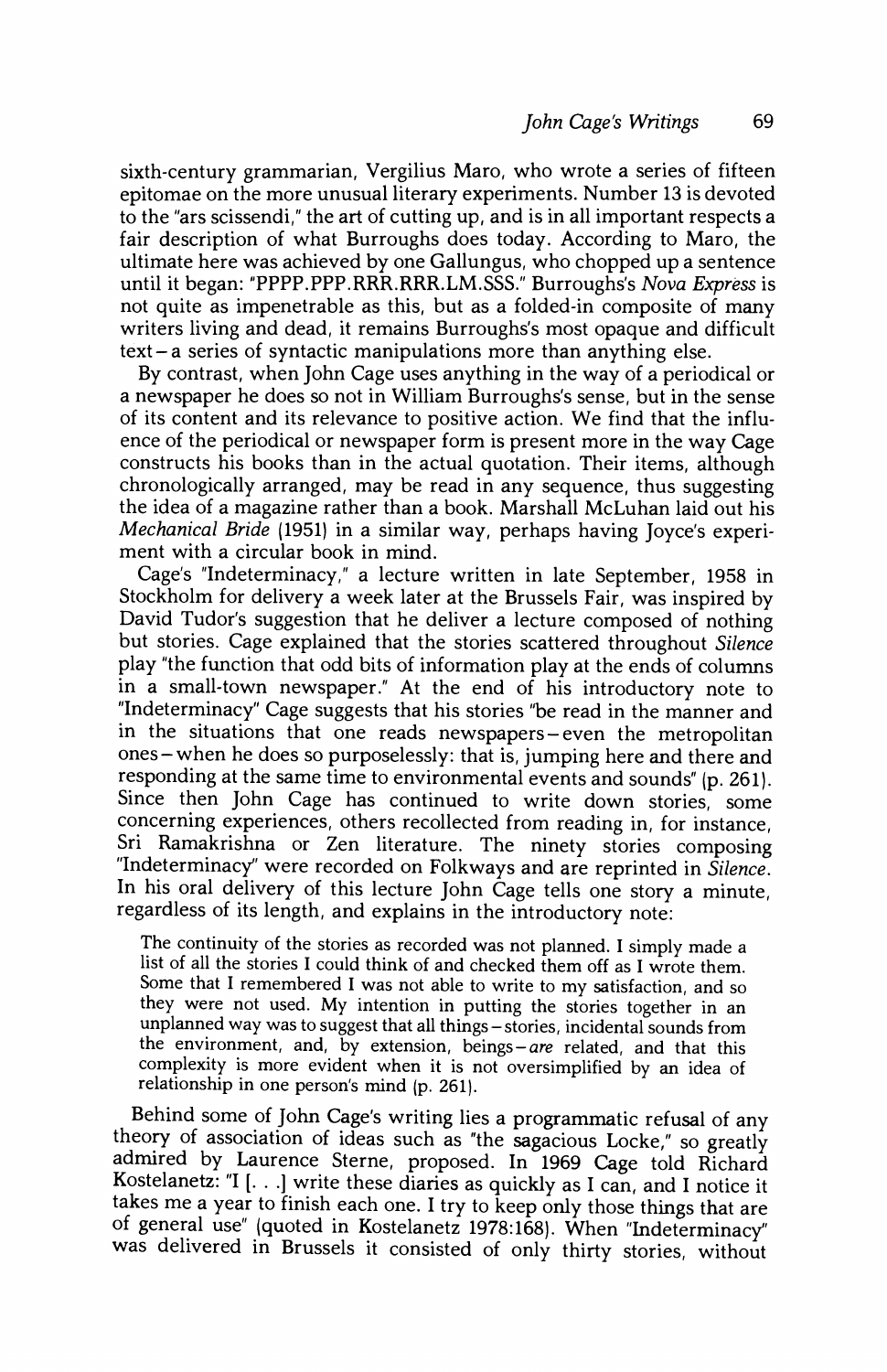**musical accompaniment, and mainly reflected Cage's involvement in Zen philosophy. As a matter of fact, all the lectures examined so far demonstrated Cage's interest in philosophy as applied to art.** 

**A further striking example of the application of musical methods to writing is represented by "Where Are We Going? and What Are We Doing?' in which Cage made use of his Cartridge Music in order to compose the text. In his introductory note to this lecture John Cage explains that** 

**The texts were written to be heard as four simultaneous lectures. But to print four lines of type simultaneously-that is, superimposed on one anotherwas a project unattractive in the present instance. The presentation here used has the effect of making the words legible -a dubious advantage [since] our experiences, gotten as they are all at once, pass beyond our understanding (1961:194-195).** 

**The lecture was printed in a different typographical arrangement in Ring des Arts, Paris, in the summer of 1961, and recorded by C.F. Peters, New York, in the form of four single-track tapes. According to John Cage's instructions, the four lectures may be used independently,** 

**in whole or in part-horizontally or vertically. The typed relation is not necessarily that of performance. Twenty-five lines may be read in 1 minute, 1/4 minutes, 1/2 minutes, giving lectures roughly 37, 47, 57 minutes long respectively. Any other speech speed may be used (p. 194).** 

**The conductor and composer overshadows the lecturer and prose writer: "a performance must be given by a single lecturer," who "may read live" any one of the lectures. The "live" reading may be superimposed on the recorded readings. Or the whole may be recorded and delivered mechanically. "Variations in amplitude may be made." Notwithstanding the overload of directions, the lecture is less concerned with music than with John Cage's own philosophy of art and is written in accordance with his understanding of the operations of nature. Its ultimate philosophical significance may be summed up as Cage's saying "yes to our presence together in Chaos." Although the meaning of the lecture is not easily understood, it is based on Cage's belief that** 

**not all of our past, but the parts of it we are taught, lead us to believe that we are in the driver's seat. With respect to nature. And that if we are not, life is meaningless. Well, the grand thing about the human mind is that it can turn its own tables and see meaninglessness as ultimate meaning (p. 195).** 

**It was natural that the habit of performing in front of audiences should lead John Cage to use the lecture as a means of expression. Along with lecturing, American literary figures have traditionally kept journals, and written for magazines and newspapers. Significantly enough, John Cage's own "Diary" was given several times as a lecture, first at Beloit College in Wisconsin, then, in June 1966, at the International Design Conference in Aspen, Colorado, before being reprinted in the 1967 spring issue of Aspen Magazine. At that particular stage of his work Cage seemed to be making a transition from lecture to diary as a more effective means of conveying his thoughts. Four more installments of the "Diary" appeared in M (1973)**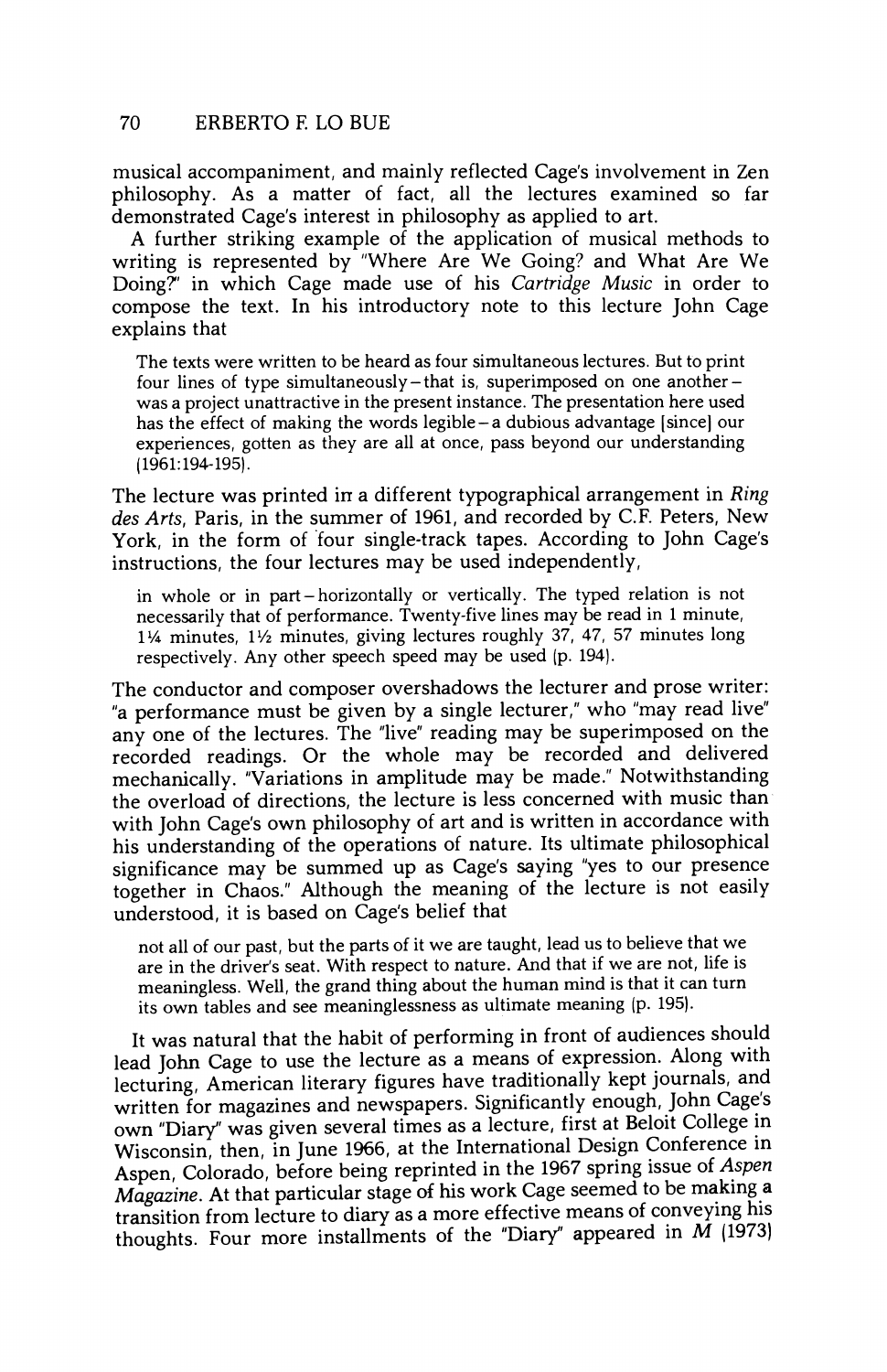**which, like his other works, contains primarily prose. Here the lecture form has been abandoned in favor of a Cagean type of journal. Cage's "Diary" slights chronology, and is very loosely structured; it has no daily entries, but merely a sequence of numbered, brief, often truncated anecdotes and quotations, many on the subject of futurology and drawn mainly from Fuller's and Thoreau's works. These are interspersed with notes on John Cage's favorite hobbies: picking mushrooms and playing chess, the former being the only really individual activity of the sort generally found in conventional diaries. Cage's "Diary" actually contains more ideas than accounts of individual experiences, more book titles and quotations than people, more economics than emotion, all of which calls into question its classification as a diary at all. One runs into the same sort of difficulty when one attempts to classify, for instance, a work such as Walden. As John Cage himself put it, "Classification [...] ceases when it's no longer possible to establish oppositions" (1973:10), although a few pages later he admits that "we do what we do by means of contradiction" (p. 16). At its best, John Cage's "Diary" affords one enlightenment of the kind described in the Zen Buddhist proverb: "All things are one when you understand Zen and separate when you do not. All things are one when you misunderstand Zen and separate when you do." Whether John Cage's curious pictures and conundrums are solved or merely accepted, his ambiguities can be superseded and a synthesis made. It may well be that he was thinking of a new world of mass-media men, in which private experience- the main substance of every diary before his-is replaced by information drawn by mass media. Thus, by writing a "Diary" which anybody might have written and in which the ideas of others are presented as a large part of daily personal experience, John Cage turns himself into a representative mass-media man. About a century ago Walt Whitman had attempted to do the same thing with his long lists of objects and situations, somehow fulfilling the "Napoleonic" role which Emerson, speaking of Representative Men and recommending the study of nature in order to know oneself, had expected from his "brave Thoreau."** 

**Much of John Cage's work is critical in content, or, at least critical in its intentions. In choosing this form Cage was again following an American trend. The poet Randall Jarrell once described the postwar era in American literature as the age of criticism. Indeed, many of the problems and issues which arose in postwar America seemed to some artists, intellectuals and literary men to be so urgent that they often stepped out of their conventional roles and dealt with them directly through social criticism.**  Paul Goodman, originally a novelist and a poet, became best known for his study of the young in America, Growing Up Absurd, and his other polemical and utopian writings. Marshall McLuhan and Norman O. Brown **took the same direction and were among those writers who greatly influ**in the pessimistic vision of the future reflected in Aldous Huxley's Brave<br>New World, a consequence of Huxley's deep distrust of current trends in **politics and applied science. Huxley's last major work, however, the utopian novel Island (1962), an antithesis of Brave New World and a summation of Huxley's thought, corresponds even better to the Cagean**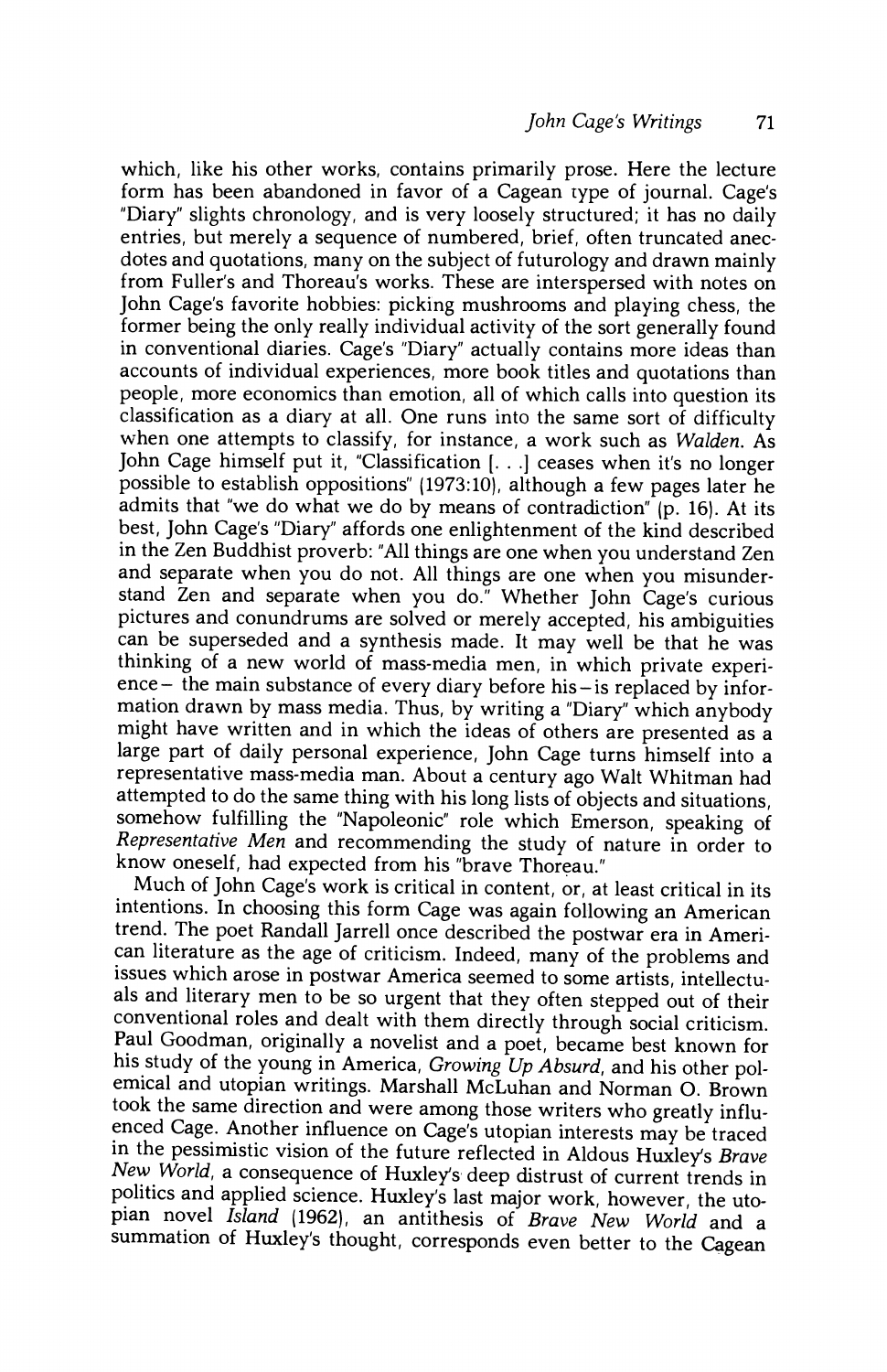**mood. Like Cage, Huxley was drawn to Hindu philosophy and mysticism, and a number of works reflect his later interest in these fields, notably The Perennial Philosophy as well as his foreword to The Gospel of Sri Ramakrishna, one of John Cage's favorite books.** 

**John Cage is one among many who turned away from an exclusive interest in art and literature towards social criticism, and one of the very few to do so in the field of music. His criticism is seldom in the form of essays; it is scattered through his lectures and writings. The reason for this, as hinted above, is that to John Cage the best criticism is no criticism, but doing one's work, for to him "Criticism's not the time to think," whereas we should "Think ahead of time" (1973:20). According to Cage, instead of spending time denouncing what someone else has done, critics should reply with works of their own, and he puts this belief into practice. Such an attitude towards criticism, however healthy in many respects, may well turn out to be devastating, resulting in a forward flight. As a matter of fact, while he increasingly questioned the professional function of the critic, he came to accept Marshall McLuhan's, Buckminster Fuller's and Norman O. Brown's "criticism" insofar as they gave him a "notion of what a critic really should be." Without dealing with overly restricted areas, their "criticism" showed connections where "we haven't dreamed there were any connections." They did so by creating works of their own, and therefore performed a new function whereby criticism turns into creation in the frame of a "new morality" (quoted in Kostelanetz 1978:30-31), where critics would have the task of putting together the chaotic separateness typical of the insight and work of the artist, who should never fool himself by making "connections" where there had never been "separateness" (Cage 1961:215).** 

**John Cage's mechanical techniques bring about a swarm of intrusions which, although artistically relevant, are barriers to any reader. This is true particularly in his later prose, although there, Zen philosophy has been more or less forgotten in favor of active moral engagement. The spell is broken over and over again, as it were. Unwilling as he is to subordinate the freedom of his prose to any sort of formal expectation, the art of collage has suggested to him aesthetics of mixed modes by which he is on occasion guided. Another sort of intrusion are the allusions he makes to his family and friendships, as well as the autobiographical details concerning his private attitudes, all of which may be unknown to the reader. Like Ginsberg and other Beat writers, he brings in the names of his coterie and introduces data on different topics as though these names and data were items within a relevant context. Although his assumptions and understatements are at times far too facile, reading John Cage's writings may be very enjoyable, even when his prose becomes merely a running stream, thinking aloud as it runs, for it does so with a sort of charming broken rhythm where many interesting, although seldom developed, ideas find a place. At its best his prose is marked by the mere proximity of altogether different or even contrasting subject matters. It is then that John Cage's natural gift for quick and knowledgeable quotation, and for vivid and improvised imagery, as well as his spontaneous humor, are no longer constrained by the deliberate use of casual devices. But when his work**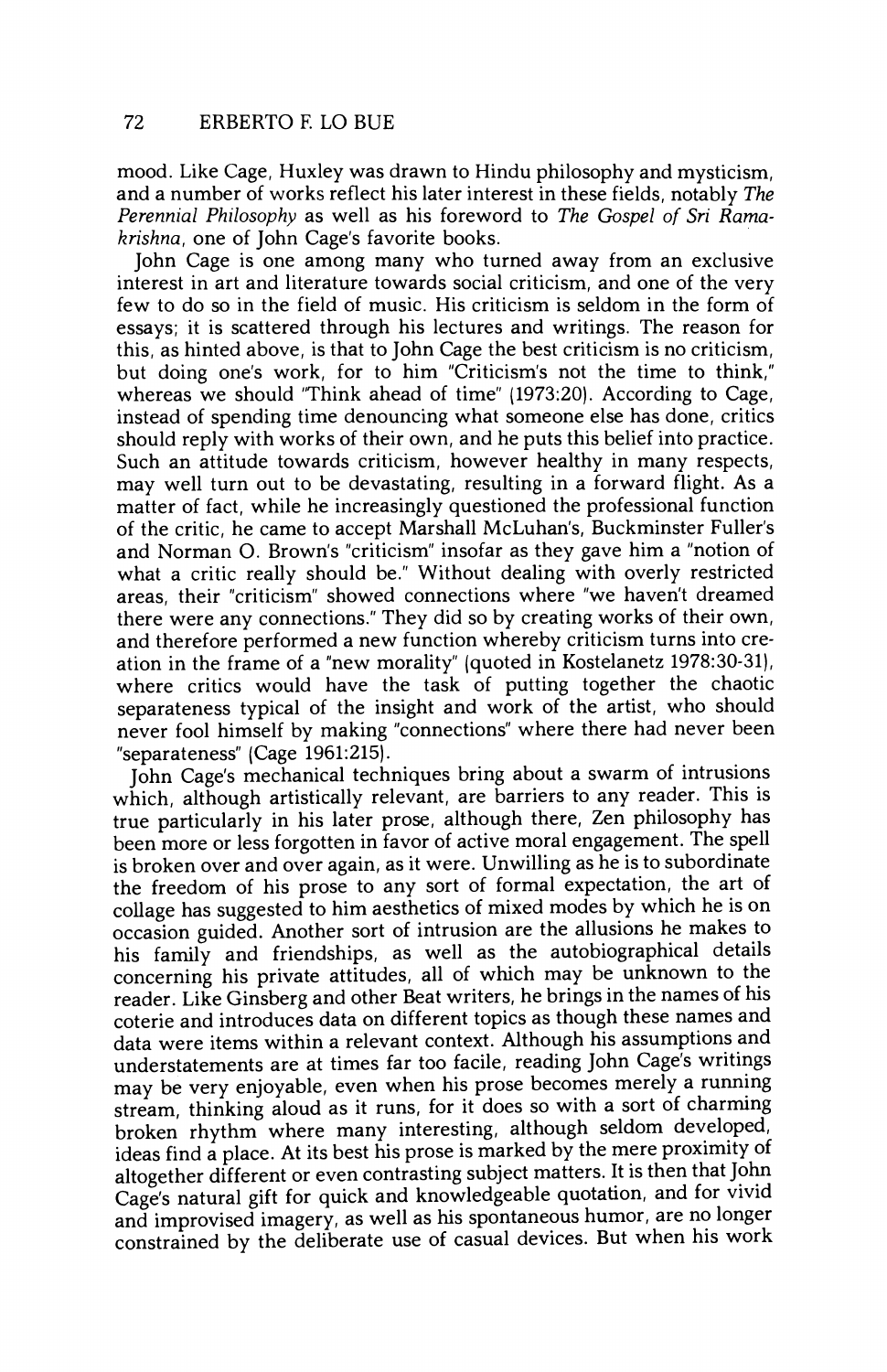**goes too far in this direction, it threatens to dwindle into a sort of heightened speech, and on the whole the result is likely to be far from the intentions. At its worst, his American colloquial simplicities, lulling one with their irregular beat, involve a slightly painful process aiming at the dissolution of the complexity of reality; his obtrusive tendency to call attention to the fact that he is writing becomes tedious. Many of these observations might well apply to much contemporary American literature, and in this respect, John Cage connects himself to the literary experimentation of Gertrude Stein, to the formal revolution of Ezra Pound, as well as to certain aspects of Ernest Hemingway's gear of colloquialisms and understatements, with its more or less conscious gusto for the idiosyncratically American.** 

**II** 

**John Cage started writing poetry and composing music in the early thirties, during his wanderings in Europe. At that time he showed a particular interest in Gerard Manley Hopkins's poems. In Grace and Clarity (1944) Cage wrote that "with all their departure from tradition, they enable the reader to breathe with them" (1961:91). Dealing with dance in the same article, he quoted Hopkins's friend Coventry Patmore, whose seminal study of English Metrical Law (1857/1879) was admired by Hopkins himself:** 

**In the first specimens of versification, there seems to be a perpetual conflict between the law of the verse and the freedom of the language, and each is incessantly, though insignificantly, violated for the purpose of giving effect to the other. The best poet is not he whose verses are most easily scanned, and whose phraseology is the commonest in its materials, and the most direct in**  native accuracy with the most elaborate and sensible metrical organization, and who, in his verse, preserves everywhere the living sense of the metre, **not so much by unvarying obedience to, as by innumerable small departures from its modulus. (quoted from Coventry Patmore, Prefatory Study in English Metrical Law, 1879, pp. 12-13) (1961:92).** 

**It would be hard to say to what extent John Cage benefited from Patmore's remarks while writing his own poetry. As a matter of fact there seems to be some confusion about the Cagean border-line between prose and**  and poetry is a matter of form rather than of content. "Lecture on Nothing" is in John Cage's words a piece of poetry as well as a philosophical lecture: **"I have nothing to say and I am saying it [...] And that is poetry." (1961:109) A similar attitude is to be found in Edwin Morgan's poem**  written in 1965: <sup>"</sup>I have to say poetry and is that nothing and I am saying it **[....] And that nothing is poetry I am saying and I have to say it [...] (Morgan 1968). John Cage's lectures are not delivered in order to amaze people, but rather, as he explains it, "out of a need for poetry."** 

**[. ..] poetry is not prose simply because poetry is in one way or another formalized. It is not poetry by reason of its content or ambiguity but by reason of its allowing musical elements (time, sound) to be introduced into the world of**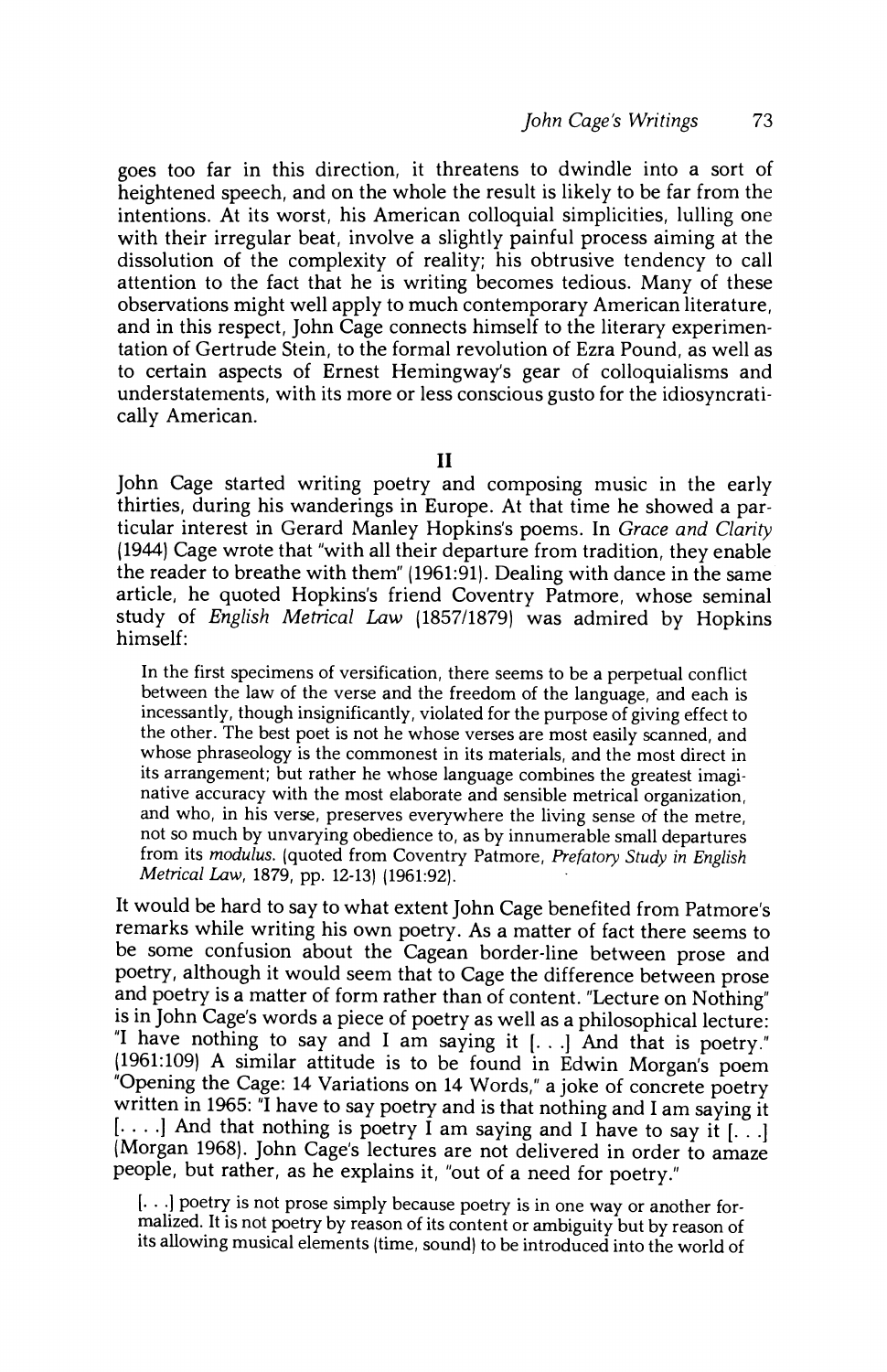## **74 ERBERTO F LO BUE**

**words. Thus, traditionally, information no matter how stuffy (e.g., the sutras and shastras of India) was transmitted in poetry. It was easier to grasp that way. Karl Shapiro may have been thinking along these lines when he wrote his Essay on Rime in poetry" (1961:x)** 

**If John Cage's poetry has to be traced to any source, we must return again to Ezra Pound's and e.e. cummings's typographic experimentation. Portions of Cage's "Diary," "Mureau" and the "Mushroom Book" contain poetry, as does M: "36 Mesostics Re and Not Re Marcel Duchamp," "Song,"**  "Six Mesostics," "25 Mesostics Re and Not Re Mark Tobey," along with **"62 Mesostics re Merce Cunningham" are scattered like pictures throughout the book. Normally acrostics are poems or compositions in which the initial (single acrostic), the initial and final (double acrostic), or the initial, middle, and final ( triple acrostic) letters of the lines make words. John Cage's acrostics line up not down the edge but down the middle- hence "mesostics," Norman O. Brown's coinage. Cage's first mesostic, "Present," written to celebrate the birthday of the poet and dance critic Edwin Denby in 1963, he classified as prose. But those following, "each letter of the name being on its own line, were written as poetry. A given letter capitalized does not occur between it and the preceding capitalized letter" (1973: foreword). It is hard to say how much of this technique fulfills John Cage's statements on poetry in his foreword to Silence, quoted above. The issue of John Cage's poetry is complicated by the views that he holds on poetry and by the fact that poetry often stimulates him to act in fields other than writing. In his "Juilliard Lecture" he stated rather hermetically: "What I am calling poetry is often called content. I myself have called it form. It is the continuity of a piece of music" (1967:106).** 

**If he applied the methods of music to writing, he also applied those of writing to music. In 1954, while in Europe, John Cage met the Japanese musicologist Hidekazu Yoshida, who introduced to him the notion of the three lines of "haiku" poetry, the first one referring to "nirvana," the second to "samsara," the third one to a specific happening. The influence of Matsuo Basho's "haiku"2 may have affected Cage's philosophical attitude towards art in general and music in particular, rather than his verse. His need for an art celebrating life and the now-moment found a precedent in Basho's poetry:** 

**On a withered branch A crow has alighted: Nightfall in autumn.** 

**<sup>2.</sup> In fifteenth-century Japanese poetry, linked verse ("renga") became the preferred medium of the leading poets. Generally three or more poets took part in composing a linked-verse sequence, supplying alternate verses, one in three lines of 5, 7 and 5 syllables, the next in two lines of 7 and 7 syllables. As in most other works of Japanese literature, much more attention was given to the relations of the successive elements than to the overall structure, in opposition to the technique of building up effects over paragraphs rather than within single lines. The first three lines of a linked-verse sequence were to become an independent poem under the name of "hokku" or "haiku." The greatest of the Japanese "haiku" poets was Matsuo Basho (pseudonym of Matsuo Munefusa) (1644-1694), who attracted wide attention with the verse:**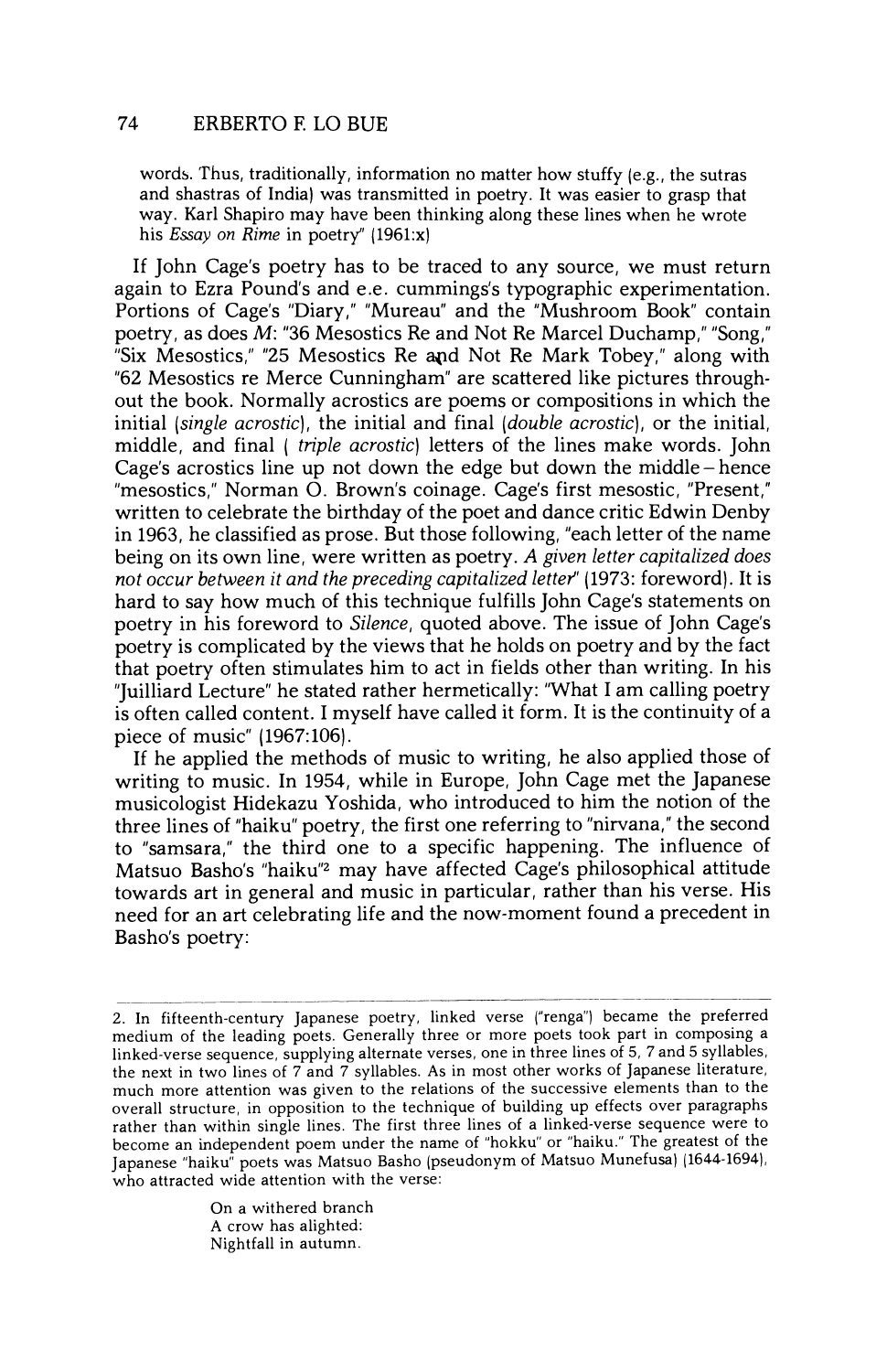**The old pond A frog jumps in, Plop!** 

**However unrewarding John Cage's poetry may be for the critic, the influence of the methods of the Black Mountain school of poetry on his writing ought not to be underrated. In the introduction to his selection of recent American verse, Possibilities of Poetry (1970), Richard Kostelanetz pointed out that** 

**In fact, some of the most adventurous extensions of Olson's method have come from writers outside his immediate camp. The composer John Cage, a sometime colleague at Black Mountain, has developed in several word-pieces entitled "Diary" a stylistically inventive shorthand for miscellaneous remarks. [.. .] Only within the past few years has Cage been publicly accepted as a poet, although his witty and distinctive writing has long earned the admiration of literate people. [. ..] The first three Diaries have been reprinted in A Year from Monday (1967), as well as translated into other languages and included in anthologies (Kostelanetz 1978:167-168).** 

**In the same essay Kostelanetz scrutinizes Cage's draft of the "Diary": "The roman numerals identify the stanzas, the arabic numbers the amount of words permitted to each typeface, the symbols refer to results derived from chance operations, as translated into terms suitable for consulting the I Ching" (p. 168). Whether John Cage's diaries ought to be considered prose pieces or cantos of a didactic poem is a highly debatable question indeed, one of those issues whose answer is likely to lie somewhere in the Book of Changes, if anywhere. If we accepted them as prose we might perhaps find a literary precedent for their quality of heterogeneous descriptions jotted and stitched together in Whitman's Specimen Days. The embarrassment John Cage's "poetry" writing gives to many literary people is evident from this frequently told anecdote of his: "London publisher sent blank ('fill out') so I'd be included in survey of contemporary poets of English language. Threw it out. Week later urgent request plus duplicate blank arrived.**  'Please return with a glossy photo.' Complied. July, August, September. **Publisher then sent letter saying it'd been decided I'm not significant poet after all: If I were, everyone else is too" (quoted in Kostelanetz 1978:167).** 

**Although we may agree with the London publisher's advice, we must admit that John Cage's mainly prosaic language has influenced not only**  American poets as Ted Berrigan in his "Really the Key" (see Berrigan 1967).<br>A different matter entirely is Cage's "62 Mesostics re Merce

**His accounts of his travels are prized for the "haiku" verses that record various sights along the way. The "haiku" verse previous to Basho's emergence as a master had been subject to a certain staleness, resulting from the imposition of strangulating codes of rules intended to make this popular form of verse "respectable," as well as to ephemerality, as a result of the frequent allusions to current gossip, supposedly so as to keep it lively and up-to-date. Basho, deploring both, insisted that the "haiku" must be at once unbound and eternal; he advised his pupils: "Do not seek to follow in the footsteps of the man of old; seek what they sought." His life of austerity in sharp contrast with the general flamboyance of his time accounts for his title of "saint of the haiku."**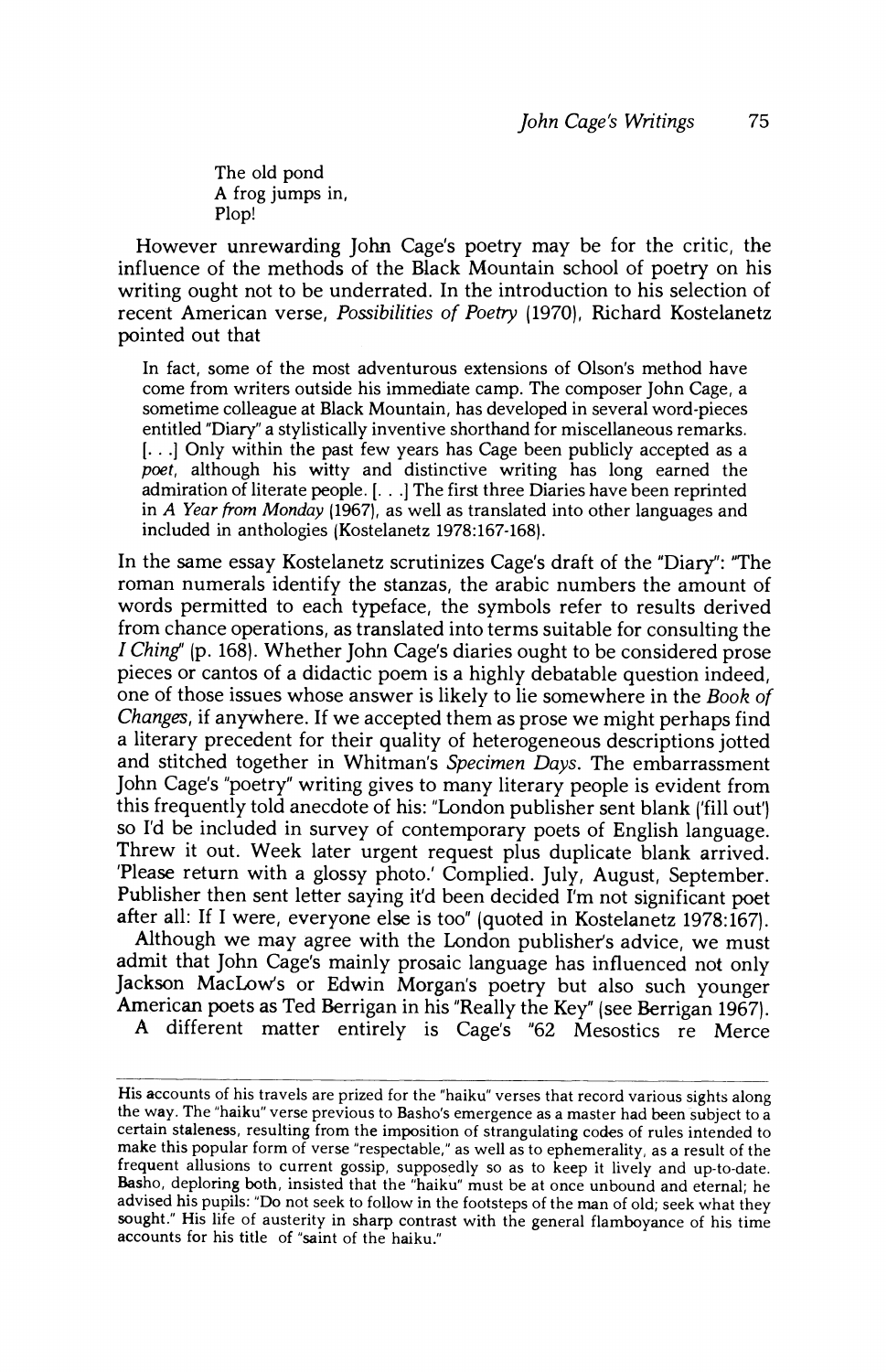**Cunningham." These picture texts have an urgency somehow evocative of the incarnated word ("logos") and in some way might be connected with ritual and magic uses of the word. Their forms are reminiscent of Buddhist and Hindu mantras, where, however, chance does not exist, since these spring from a belief in the order and uniformity of nature. The fact that their shapes have been suggested to John Cage by dance postures and stances accounts for their apparent typographic oddity. In this respect they belong to a tradition at least as old as the Greek technopaegnia, as exemplified by the "Pipe" and other calligraphic works by the Alexandrians. Instances of this technique are to be found in English poetry as well, for instance in Francis Quarles's Emblems and Hieroglyphikes, a very popular book of verse in the seventeenth century and the most remarkable emblem book in English; or in Dylan Thomas's poetry, as in "Axe Shape," from Vision and Prayer (1946). The need for poetry to be more than a poem had been shared by such metaphysical poets as Robert Herrick and George Herbert as well as by the father of the international concrete poetry movement, Stephane Mallarme, who was virtually obsessed by nonverbal communication.** 

**In these compositions we find something more than the achievement of graphic effects or the mere imitation of the shape which is the object of their interest. In the twenties the painter Hans Arp had pointed out that modern art operates not so much through the discovery of perfect forms as through submission to the law of chance which "embraces all other laws and is unfathomable to us as the depths from which life arises. It can be comprehended by complete surrender to the unconscious" (Bowler 1970:12-13). This idea, which accounts for John Cage's interest in such different fields as Eckhardt's mysticism and Marcel Duchamp's work, Zen philosophy and Dadaism, was shared to some extent by the literary Futurist movement as well. The Futurists, led by Filippo Marinetti, were also committed to the destruction of syntax, to the liberation of the word and to the utter freedom of imagination. Although John Cage would not go so far as to share their beliefs in poetry as a violent onslaught or in the masterpiece as aggression, his acrostics resemble very closely the kind of poetry to be found in Les Mots en Liberte Futuristes. However he may criticize "concrete and sound poets" for having "substituted graphic or musical structures for syntactical ones," thus aiming again at pinning life down, certainly he shares with the international concrete poetry movement at least a need for the rehabilitation not only of the word, but also of the private individual.** 

**On the other hand, Cage's Dadaist attitudes, dating back to his friendship with Duchamp, allow us to link his literary and theatrical experiences and experiments to the activities of the Cabaret Voltaire, which involved simultaneous poems, silent plays and fractured syntax, in the attempt to baffle the audience's expectations and preconceptions and wake it up to a fresh vision of life and an acceptance of diversity, as well as to Antonin Artaud's theories on "events" and "happenings."**